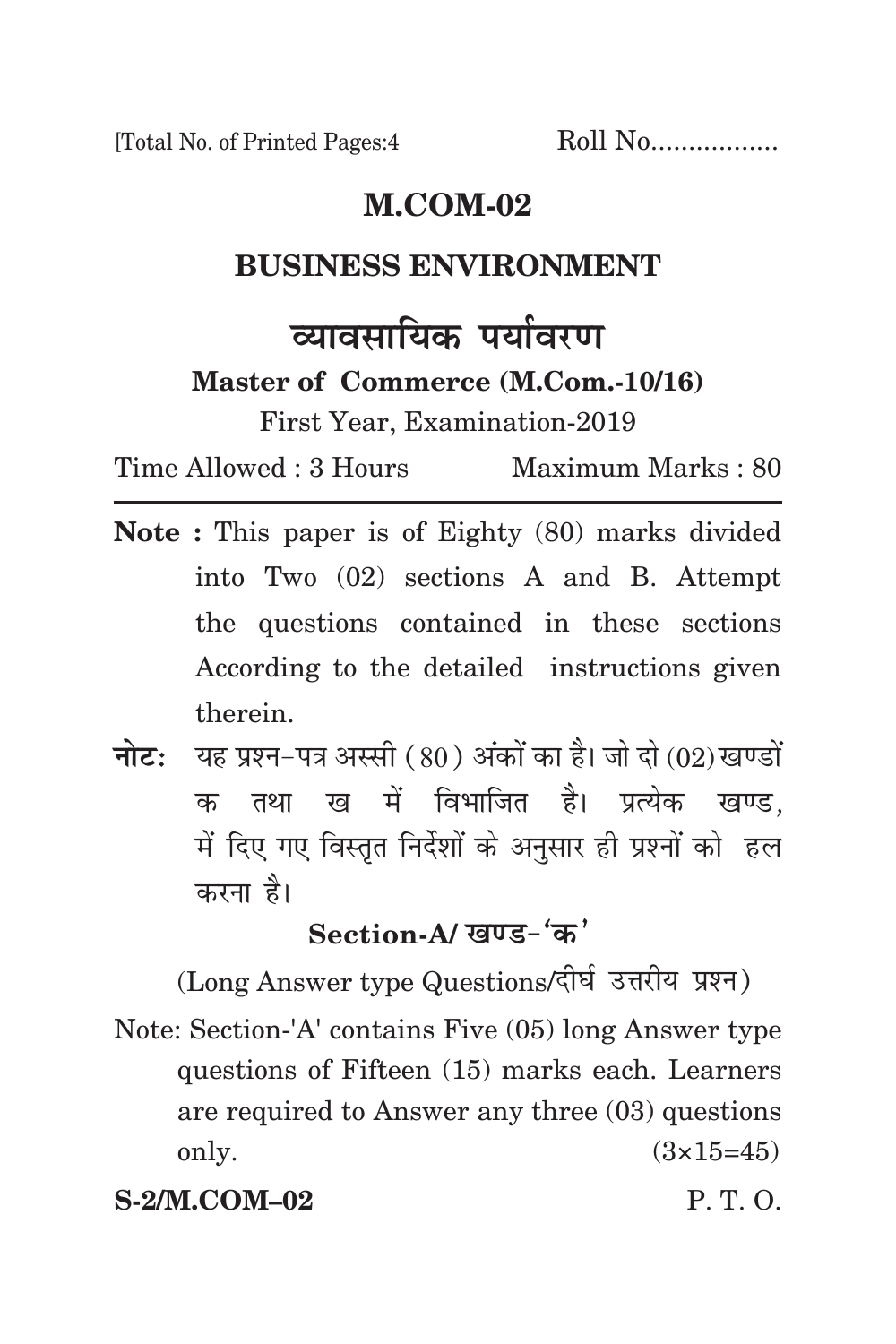- नोट: खण्ड-'क' में पाँच (05) दीर्घ उत्तरों वाले प्रश्न दिए गए हैं. प्रत्येक प्रश्न के लिए पन्द्रह (15) अंक निर्धारित हैं। शिक्षार्थियों को इनमें से केवल तीन (03) प्रश्नों के उत्तर देने हैं।
- 1. What do you understand by economic reforms? Elaborate the different stages of economic reforms in India. आर्थिक सुधार से आप क्या समझते हैं? भारत में आर्थिक सधारों के विभिन्न चरणों के बारे में बताइए।
- 2. What do you understand by business environment? How does the leading elements can affect the business environment of a country? व्यावसायिक पर्यावरण से आप क्या समझते हैं? अग्रकित तत्व किसी देश के आर्थिक पर्यावरण को किस प्रकार प्रभावित करते हैं?
- 3. What are the main social objective of a business? How does a business protects the rights of consumers?

व्यवसाय के प्रमुख सामाजिक उद्देश्य कौन से हैं? व्यवसाय उपभोक्ता के हितों की रक्षा कैसे कर सकता है?

### **S-2/M.COM–02** 2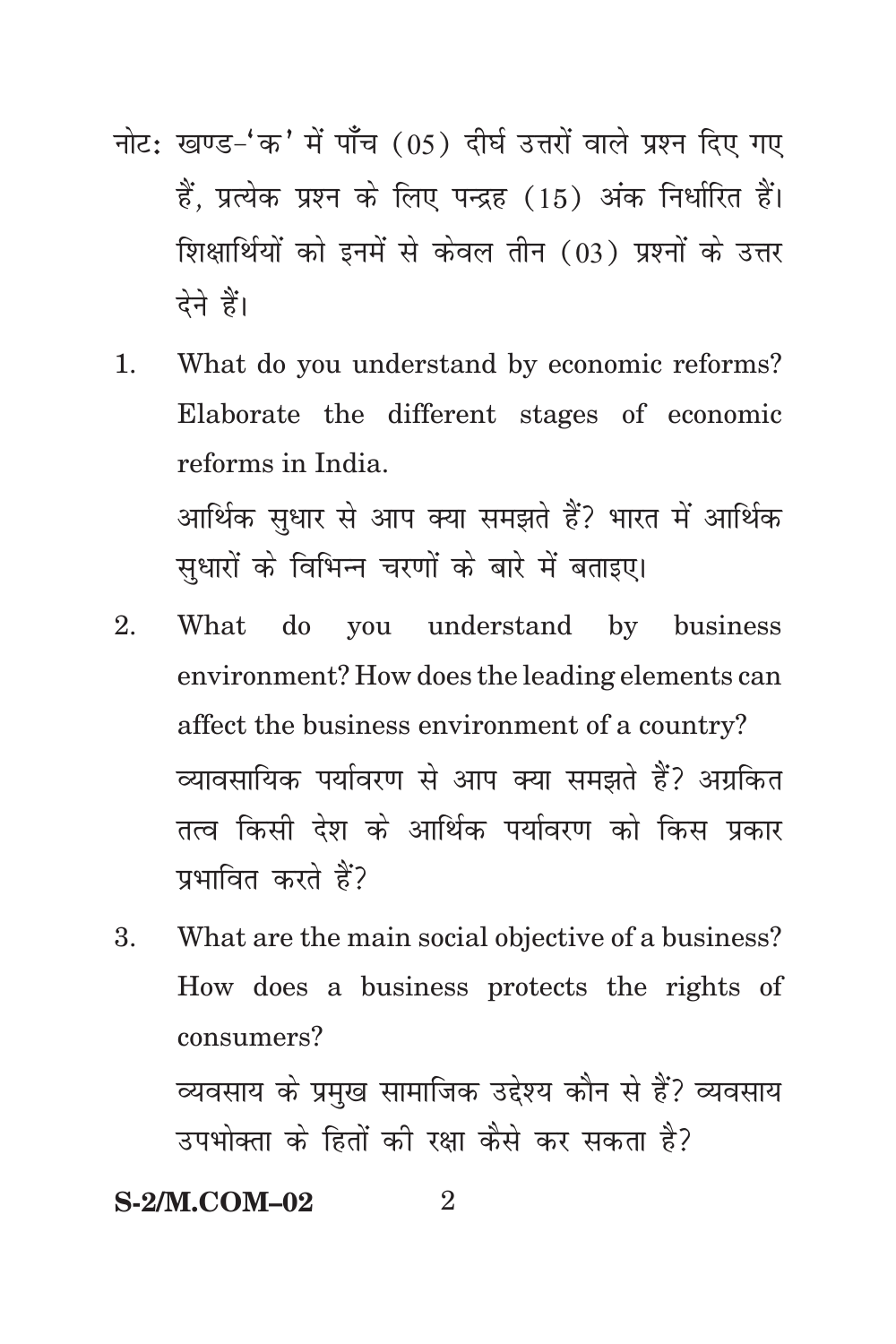- 4. What do you understand by the social responsibilities of any business? Evaluate the social responsibilities of Indian businessmen. व्यवसाय के सामाजिक उत्तरदायित्व से आप क्या समझते हैं? भारतीय व्यवसाइओं के सामाजिक उत्तरदायित्वों का मुल्यांकन कीजिए।
- 5. Elaborate the various provisions of Competition Act, 2002. प्रतिस्पर्धा अधिनियम. 2002 के प्रावधानों की व्याख्या कोजिए।

# Section-B/*<i>R*  $\overline{R}$  (*xa*<sup> $\prime$ </sup>

(Short answer type a questions/ लघु उत्तरीय प्रश्न)

- Note: Section -B Contains Eight (08) short Answer type questions of Seven (07) marks each. Learners are required to Answer any Five (05) questions only.  $(5 \times 7 = 35)$
- नोट: खण्ड-'ख' में आठ  $(08)$  लघु उत्तरीय प्रश्न दिए गए हैं. प्रत्येक प्रश्न के लिए सात (07) अंक निर्धारित हैं। शिक्षार्थियों को इनमें से केवल पाँच (05) प्रश्नों के उत्तर देने हैं।
- 1. World Trade Organization. विश्व व्यापार संगठन।

#### **S-2/M.COM–02** 3 P. T. O.